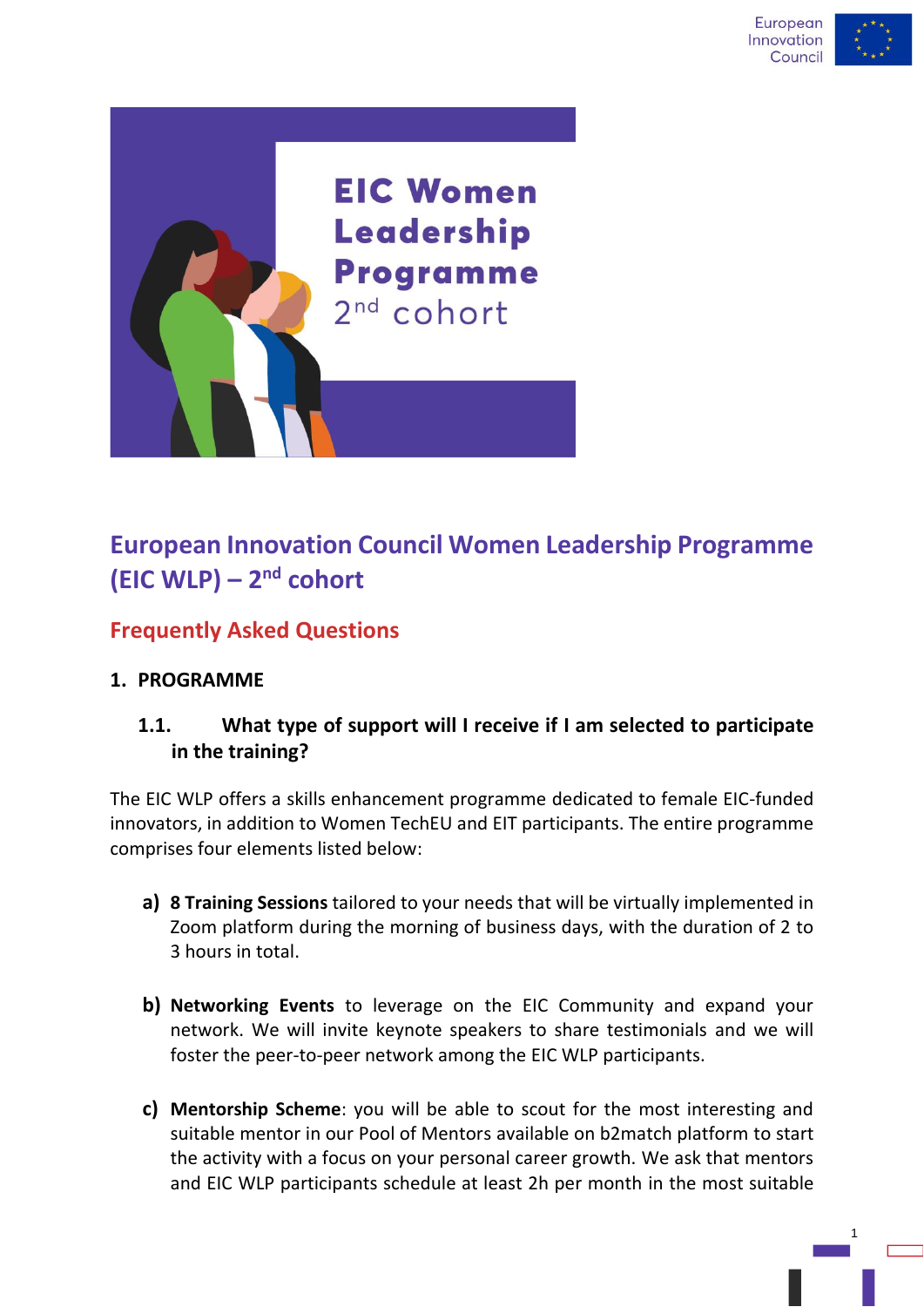

virtual platform/communication channel for both (e.g. Zoom, Teams, Mobile calls, b2match and others).

**d) Business Coaching Scheme** to give you the necessary tools to solve specific business challenges you are currently facing. You will access the Pool of EIC Coaches to select the most suitable coach for your work area and expertise. This activity will entail a fixed total dedication of 3 working days of both in person or/and virtual interaction. \*

\**Please read point 1.4 to verify if you are eligible to receive the Coaching Scheme*

#### **1.2. What skills will I obtain during the programme?**

The programme offers a catalogue of profile-based and tailored training sessions for participants to select from and to learn, for example, how to set up and grow a business, scout for and negotiate with partners, pitch in front of investors, deal with intellectual property rights and other key topics for innovators to thrive. The skills will be further developed during the exchanges with personal mentors and business coaches.

Specialised training sessions will be offered to women who are considering creating a business around their research and the ones who are already active in the entrepreneurial world.

You will have ownership of your journey within the EIC WLP by being given open channel to select your preferred training topics in your application form. We will share some relevant topics and ask for your suggestions as well.

#### **1.3. What will I gain during the Mentorship Scheme?**

Each participant will have the opportunity to work with Mentors – experienced entrepreneurs, investors, innovators and senior managers who will share their extensive managerial experience and provide access to their diverse professional networks.

Mentors will help participants define their career path, overcome the existing career challenges and set the next steps. You receive valuable inputs and advice to support you in your career progression by sharing your ambitions and fears with someone that has been in a similar position.

In addition, you will grow your professional network and expand your personal and professional perspectives by connecting with our Mentors. We already have a Pool of Mentors waiting to be paired with you in our dedicated page on b2match platform. In this page, you will see their profiles and background experience, scout for those that

 $\overline{2}$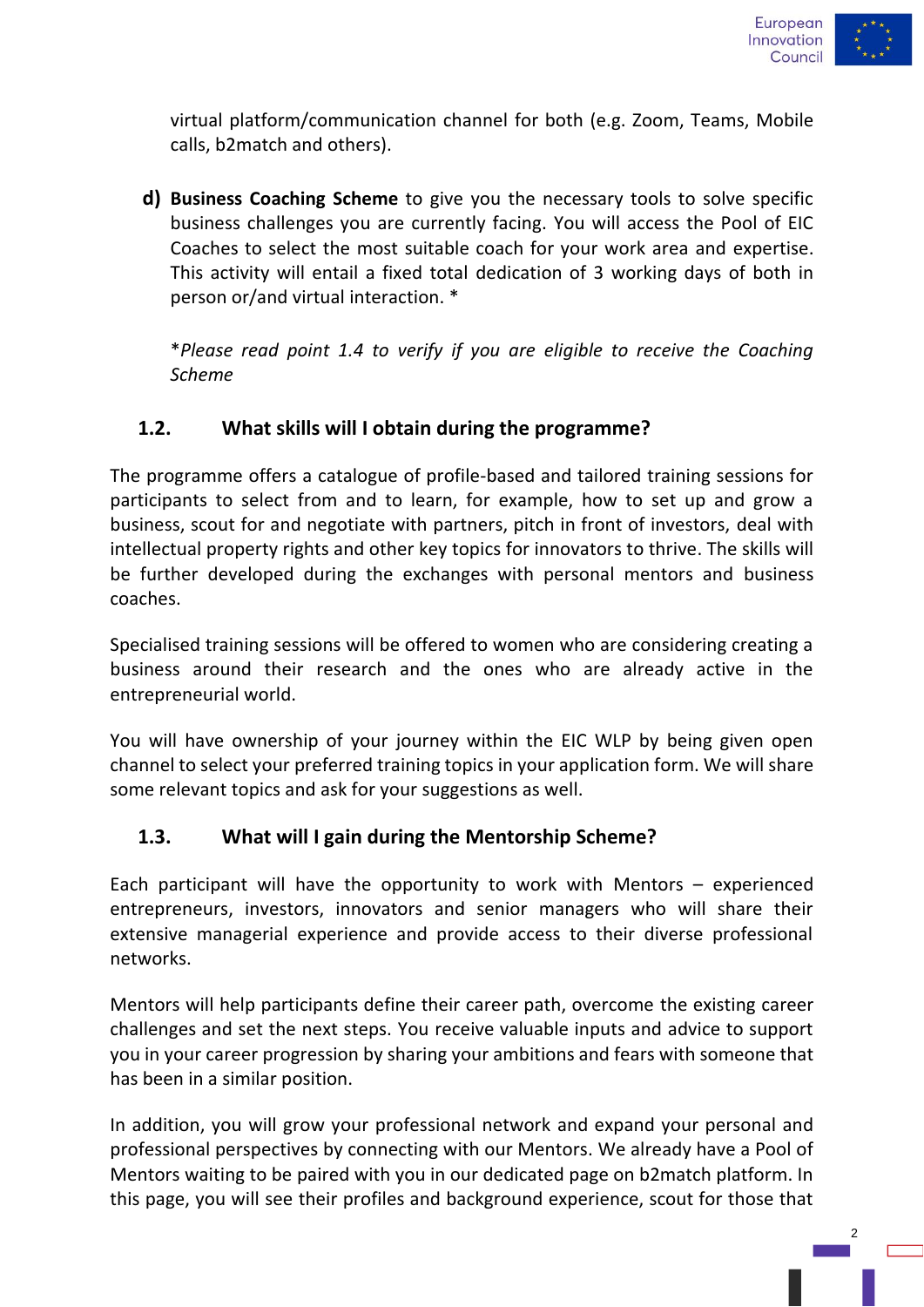

will add more value to your career development and implement Chemistry Calls with them to better define your preferred Mentors.

#### **1.4. How will the Coaching Scheme work?**

Each participant will also work with a Business coach, who will help researchers to discover innovation opportunities and provide insight in their entrepreneurship potential and companies' members to improve their business plans, implementation strategies and the market entry. The coaching support will be delivered only to researchers whose project is already reaching at least TRL 4, and for those entrepreneurs whose EIC beneficiary company still did not get any coaching from the EIC.

Once you are approved to join our EIC WLP 2<sup>nd</sup> cohort we will share with you a list of our Pool of EIC Business coaches composed of more than 350 coaches, identifying their area of expertise and what they can offer you to overcome your business challenge.

In a similar way to the Mentorship matching process, you will be able to scout for the most interesting EIC Coaches and let us know those that you would like to work with. We will assist you with the pairing process and you will work directly with the EIC Coach of your choice. Meetings can be implemented in the best suitable virtual platform for you and your Coach, or you can also schedule on site meetings, upon agreement with your coach.

Please keep in mind that the Mentoring activity is focused exclusively on your career progression, while the Business coaching will address only your business challenges.

#### **1.5. When and how will be the programme implemented?**

The second cohort of the programme will start by May 2022 and end on 31 October 2022.

A virtual Launching Event will celebrate the beginning of our activitiesin May. The date, agenda and details of this event will be delivered soon. By November we will have a virtual Awards Ceremony to acknowledge all implemented activities and concrete impact on your daily innovator life, being the milestone for the end of the EIC WLP 2<sup>nd</sup> cohort.

Following the end of the cohort, we will be adding all participants in an exclusive Alumni Group in the EIC Community Platform where you will be able to network, share relevant news and files and learn from your peers.

All activities (training sessions, networking events, mentoring and coaching sessions) will be implemented online. The possibility of having in-person events will be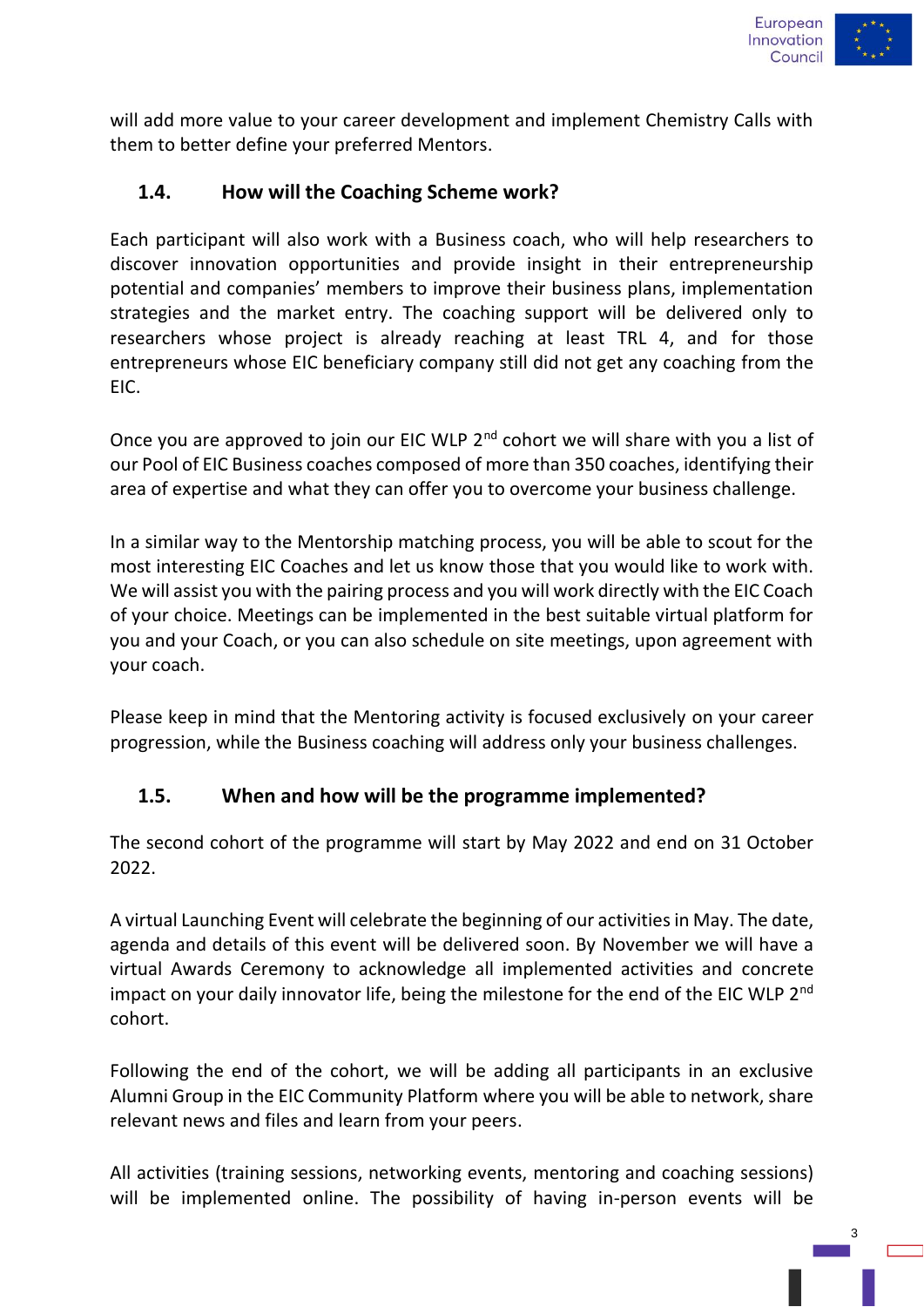

considered and communicated in advance if applicable, depending on applying COVID-19 restriction measures. The programme does not entail financial assistance or compensation for any possible in-person meetings and events.

For Women TechEU participants: please keep in mind that your participation is subject to concluding your Grant Agreement with the EC under the Women TechEU scope.

## **1.6. What are the obligations of the selected participants as regards to the participation in the programme?**

By joining our 2<sup>nd</sup> cohort of the EIC WLP you agree with the following attendance requests:

- Mandatory participation in both Launching Event (in May 2022) and Awards Ceremony (in November 2022)
- Mandatory participation in our Kick-off call to be facilitated in early May (date to be confirmed) with all participants for Icebreakers, onboarding, share expertise and goals, explain the details of the EIC WLP elements and commitments, answer your doubts
- Mandatory attentive attendance and participation in at least 75% of the total of our Training Sessions and Networking Events included in your schedule\*
- Optional participation in the Training Sessions and Networking Events not included in your schedule.

\* We understand that being a female innovator is a full-time job! With this in mind, the EIC designed **two different dedicated curricular schedules** of tailored made events to fit the two profiles we have among our EIC WLP participants: (a) researchers and (b) leaders and members of companies. We will facilitate a total of four mandatory events for each profile, plus four optional events as well.

Please see more details below:

- a. **Researchers**: we request your engagement to attend four mandatory sessions. Two mandatory sessions will be those addressed to the research profile needs, and the other two mandatory sessions be chosen by you from the catalogue of trainings on offer. The trainings will assist you on smoothing your transition to the market and support your abilities enhancement in that scope. You are also welcomed to join the optional sessions and expand your knowledges to increase your leadership competences!
- b. **Company leaders / company members**: four mandatory sessions with key content for you to strengthen your business expertise and move to the next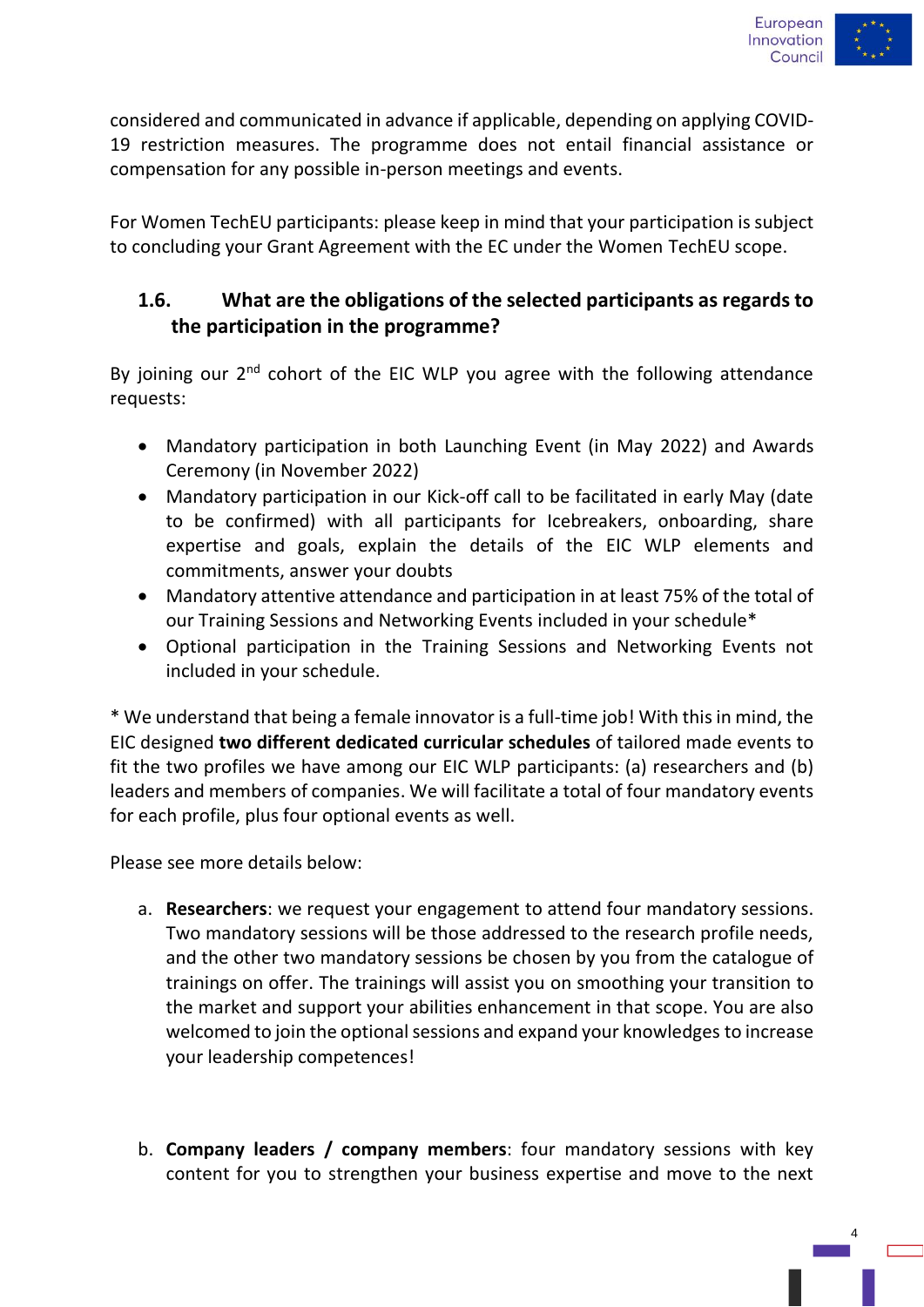

level in your innovation company, in addition to four optional sessions that will surely add value to your abilities by increasing your female leadership.

The mandatory sessions are important steps that will mark your participation in the EIC Women Leadership Programme, so you should really strive to be present. If that isn't possible, please inform the organisation as soon as you can.

Your attendance to the mandatory sessions will be linked to your conclusion of the EIC WLP, with the receipt of our EIC WLP Conclusion Certificate. Only the participants that achieve our attendance regulation will be able to claim their EIC WLP Completion Certificate.

#### **1.7. Do selected participants also receive funding?**

No, no funding of financial support or compensation is associated to the participation in the programme.

#### **2. APPLICATION PROCESS FOR RESEARCHERS**

As shared, the 2<sup>nd</sup> cohort of the EIC WLP is **ONLY** accepting applications from EICfunded women with the research profile. We will not accept applications from those women that are company leaders and/ or company members.

#### **2.1. What do I need for the application?**

Besides simple personal and career-related questions, you must elaborate on:

- Your future aspirations as regards your professional career
- Challenges you are currently facing on your professional path
- Motivation to participate in the Women Leadership Programme
- Expectations from the Women Leadership Programme.

You will also have to provide us with:

- ID / acronym of the EIC project conducted by your research institution/ organisation
- Your CV in English with a max. of 2 pages (CVs in other languages or/and larger than 2 pages will be disregarded).
- **2.2. Only the members of EIC-funded projects under the EIC Pilot (2018-2020) and the fully fledged EIC (after 2020) are eligible, or also the members of projects funded under their legacy instruments under Horizon 2020?**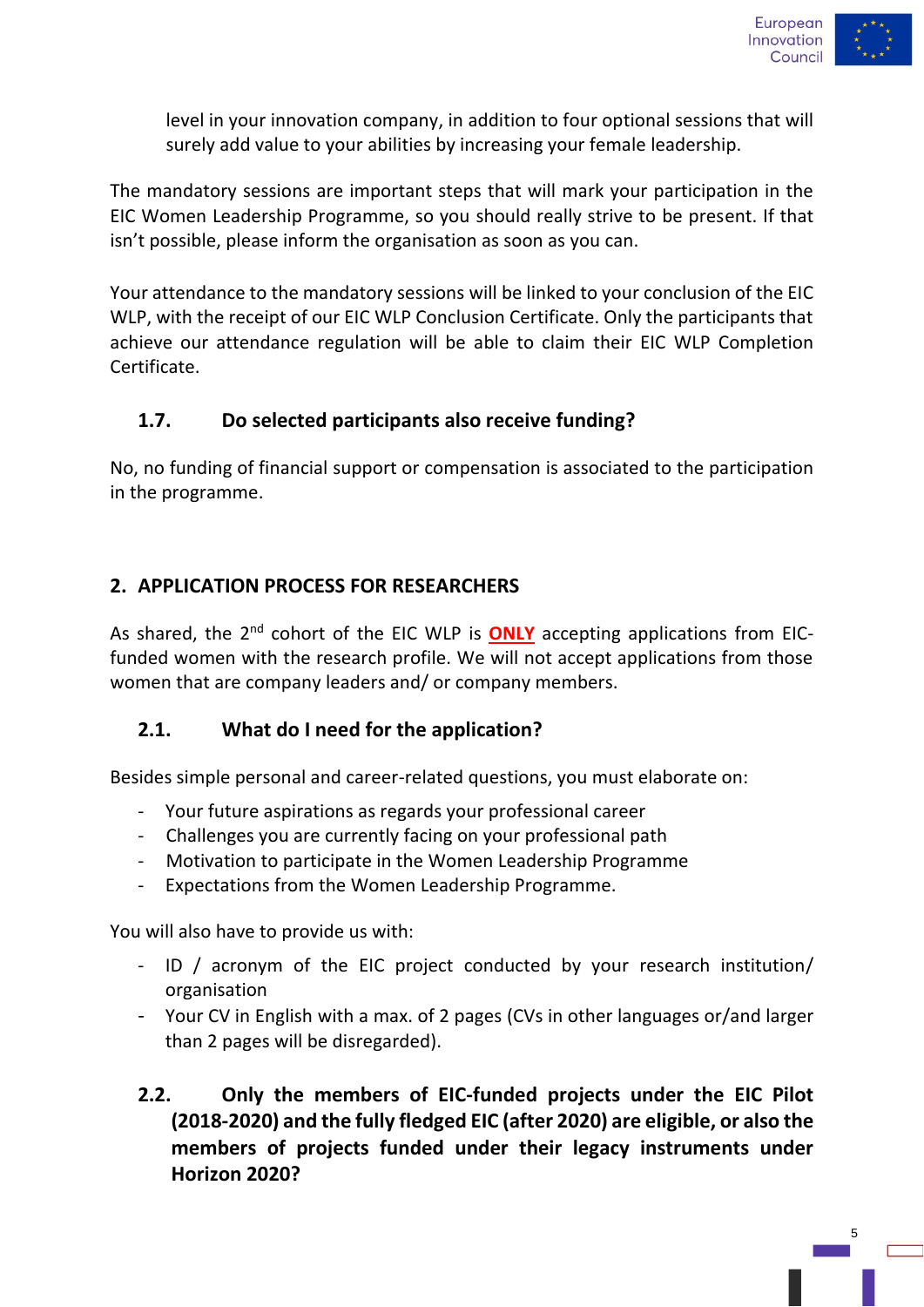

Female members of EIC-supported projects under the following instruments are eligible:

- EIC Pathfinder (and its Horizon 2020 legacy instruments FET Proactive and FET Open),
- EIC Transition (and its Horizon 2020 legacy instruments FET Innovation Launchpad, Fast Track to Innovation, Transition to Innovation Activities (market) Pilot),
- EIC Accelerator (and its Horizon 2020 legacy instruments SME Phase I and SME Phase II).

## **2.3. To apply, I am required to provide the EIC project ID / acronym. Where do I obtain it?**

The person who coordinated your organisation´s or research institution's EIC project has the information on your EIC project ID / acronym. Please consult it with them.

## **2.4. I am employed by the EIC beneficiary but was not involved in the EIC-funded project. Can I still apply for the Women Leadership Programme?**

No, during the application you must explain your role in the EIC funded project, which is one of the requirements for your participation in the programme. Please keep in mind that you will need to keep being part of the EIC funded organisation for the whole duration of the WLP cohort.

## **2.5. How many participants associated with the same EIC project can benefit from the programme?**

The number of women participants associated with the same EIC project is not limited. However, each applicant will be evaluated on her own merit and not based on the EIC project she has participated in.

## **2.6. Should the applicant be part of a team working on an ongoing EIC project or could the project be already finished?**

The applicant can work both on an ongoing or a finished EIC project.

## **2.7. Who can I contact if I have a technical issue with my application?**

Please use the "Contact Form" option on the side of the application tab to indicate us potential technical issues with your application.